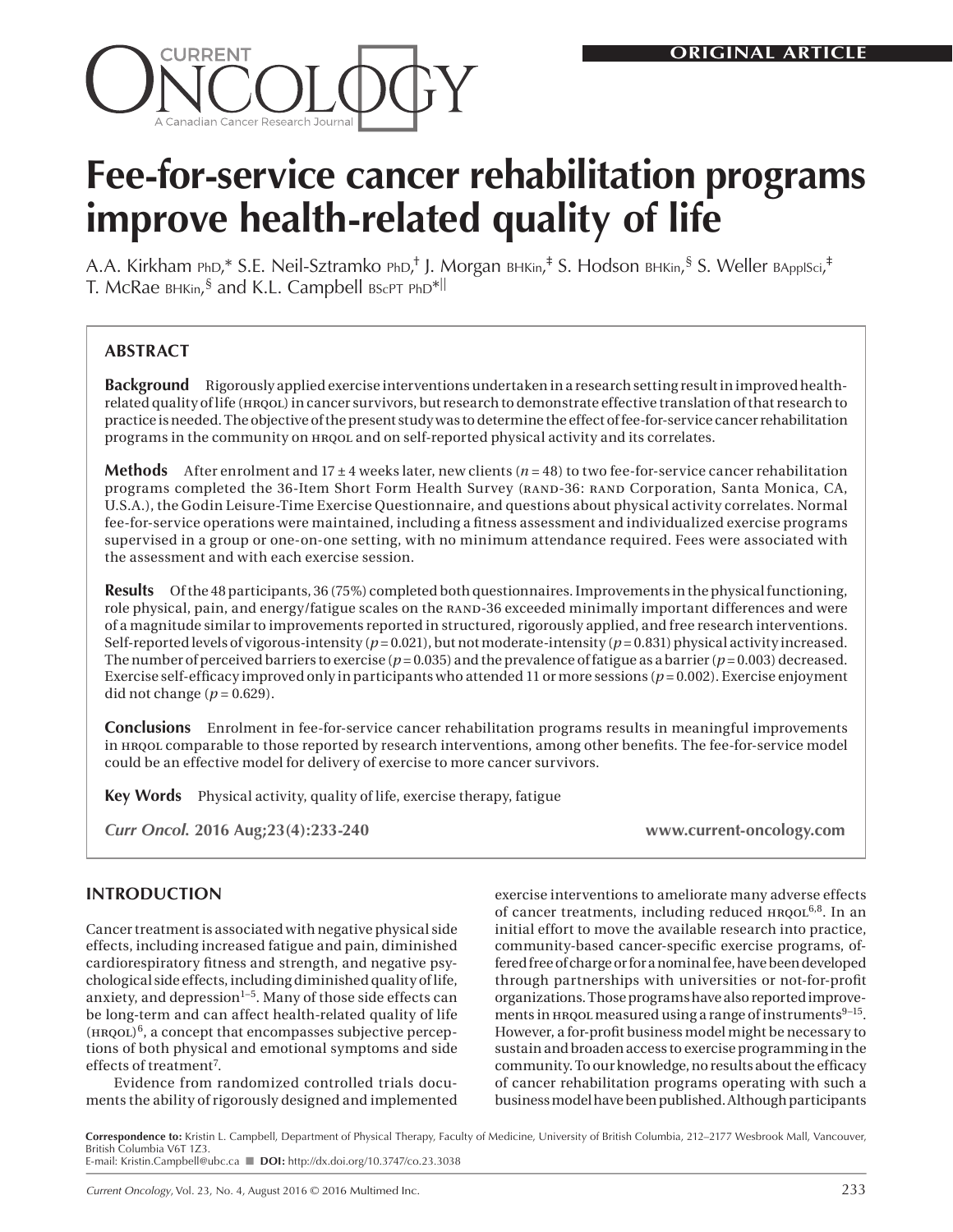in a for-profit program could be expected to be different in socioeconomic status, motivation levels, and attendance from those participating in programs offered by research studies or not-for-profits, understanding the effects of the for-profit business model will help to guide future rehabilitation programming in Canada.

The 36-Item Short Form Health Survey (RAND-36: RAND Corporation, Santa Monica, CA, U.S.A.) of  $H_R$  and is the tool most widely used to collect patient-reported outcomes in clinical trials<sup>16</sup>. This multipurpose health survey uses 8 multi-item scales that assess various health concepts to capture the perceptions of participants about their general health; the 8 scales then form 2 distinct higher-order clusters based on the physical and mental health variance that they have in common<sup>17</sup>. A number of previously published studies, including randomized controlled trials<sup>18,19</sup>, uncontrolled research intervention studies $20-23$ , and evaluations of a community-based program $12,14$  have used the rand-36 to evaluate the effect of an exercise program on hrqol for individuals after a cancer diagnosis, defined as cancer survivors. All studies reported improvements in the individual scales of the questionnaire, reaching statistical significance more often for the physical health scales (that is, physical functioning, role limitations related to physical health, energy/fatigue, pain) and the physical component summary than for the emotional health scales. Importantly, in the randomized controlled trials, the improvement was statistically larger in the exercise groups than in the usual-care control groups $18,19$ .

The primary objective of the present study was to evaluate the effect on  $HROOL$  of enrolment in a fee-forservice cancer rehabilitative exercise program offered in the community by for-profit businesses. The secondary objectives were to evaluate the effect of this program type on physical activity, exercise self-efficacy and enjoyment, and perceived barriers to exercise. An exploratory objective was to determine whether changes in those outcomes were related to program attendance.

# **METHODS**

## **Participants and Setting**

This observational study evaluated individuals who enrolled in two established community-based fee-for-service exercise programs for cancer survivors in Vancouver or White Rock, British Columbia. New English-speaking adult clients between 1 May 2011 and 31 January 2014 were invited to participate by program staff at their initial program visit. Exclusion criteria initially included stage iv cancer, orthopedic or neurologic injury affecting balance or gait, uncontrolled hypertension, pregnancy, cardiac illness, or psychiatric conditions. The eligibility criteria were amended on 16 January 2013 to accept any new English-speaking adult clients with a cancer diagnosis who were approved by the programs to participate in exercise. Reasons for ineligibility or for not approaching clients about the study were not collected by program staff. The University of British Columbia research ethics board approved the study.

The standard operating procedure for the programs is that new clients receive a baseline fitness assessment (at a cost of \$85–\$100, although that cost is included in the

cost of an integrative cancer care membership for some) performed by staff exercise trainers with a cancerspecific exercise certification<sup>a</sup>. The trainers then develop an individualized exercise program generally consisting of 20–30 minutes of aerobic (50%–80% heart rate reserve), 15–20 minutes of resistance, and 5–10 minutes of flexibility and core strength exercises. The client can then perform their individualized program in one-on-one sessions (cost: \$70–\$75) or in small groups with other survivors (cost: \$15–\$25) supervised by an exercise trainer. Clients are encouraged to aim to attend 2 sessions per week, but attendance depends on their willingness to pay for each individual session. Using an observational approach, the research staff did not intervene in the program's standard operating procedure. No minimum attendance of supervised sessions was required for inclusion in the study because the goal was to capture changes that occur with real-life program use.

#### **Outcome Measures**

A study package with a self-addressed and stamped envelope was provided at the first program visit. Interested participants returned the completed study package—which included a signed informed consent form; a questionnaire package with questions about demographics, cancer diagnosis and treatments; and the questionnaires discussed in the subsections that follow—by mail. The consent form did not discuss attendance requirements for study participants, and the goal of the study was presented as a general review of the exercise program.

## *Primary Outcome: HRQOL*

The RAND-36, a multipurpose health survey that captures the perceptions of participants about their general health across 8 multi-item scales<sup>17</sup> was used to measure  $HROOL$ .

#### *Secondary Outcomes: Physical Activity and Correlates*

The American and Canadian physical activity guidelines for healthy adults, and the joint guidelines from the American College of Sports Medicine and the American Cancer Society for cancer survivors recommend 150 minutes of moderate-to-vigorous aerobic physical activity (mvpa) per week to achieve health benefits<sup>8,24,25</sup>. We used the Godin Leisure Time Exercise Questionnaire<sup>26</sup> to measure selfreported frequency and duration of moderate and vigorous physical activity in the preceding 7 days.

Known correlates of physical activity, including exercise self-efficacy and enjoyment, and perceived barriers to exercise, were also measured. Exercise self-efficacy is described as an individual's perceived confidence in their ability to persist with exercise in various situations; it is a variable that is closely tied to the future performance of

See, for example, the American College of Sports Medicine's ACSM/ ACS Certified Cancer Exercise Trainer, [http://certification.acsm.org/](http://certification.acsm.org/acsm-cancer-exercise-trainer) [acsm-cancer-exercise-trainer](http://certification.acsm.org/acsm-cancer-exercise-trainer), and the University of Northern Colorado's Clinical Cancer Exercise Specialist Workshop, [http://](http://www.unco.edu/nhs/cancer-rehabilitation-institute/education/workshop/index.aspx) [www.unco.edu/nhs/cancer-rehabilitation-institute/education/](http://www.unco.edu/nhs/cancer-rehabilitation-institute/education/workshop/index.aspx) [workshop/index.aspx](http://www.unco.edu/nhs/cancer-rehabilitation-institute/education/workshop/index.aspx).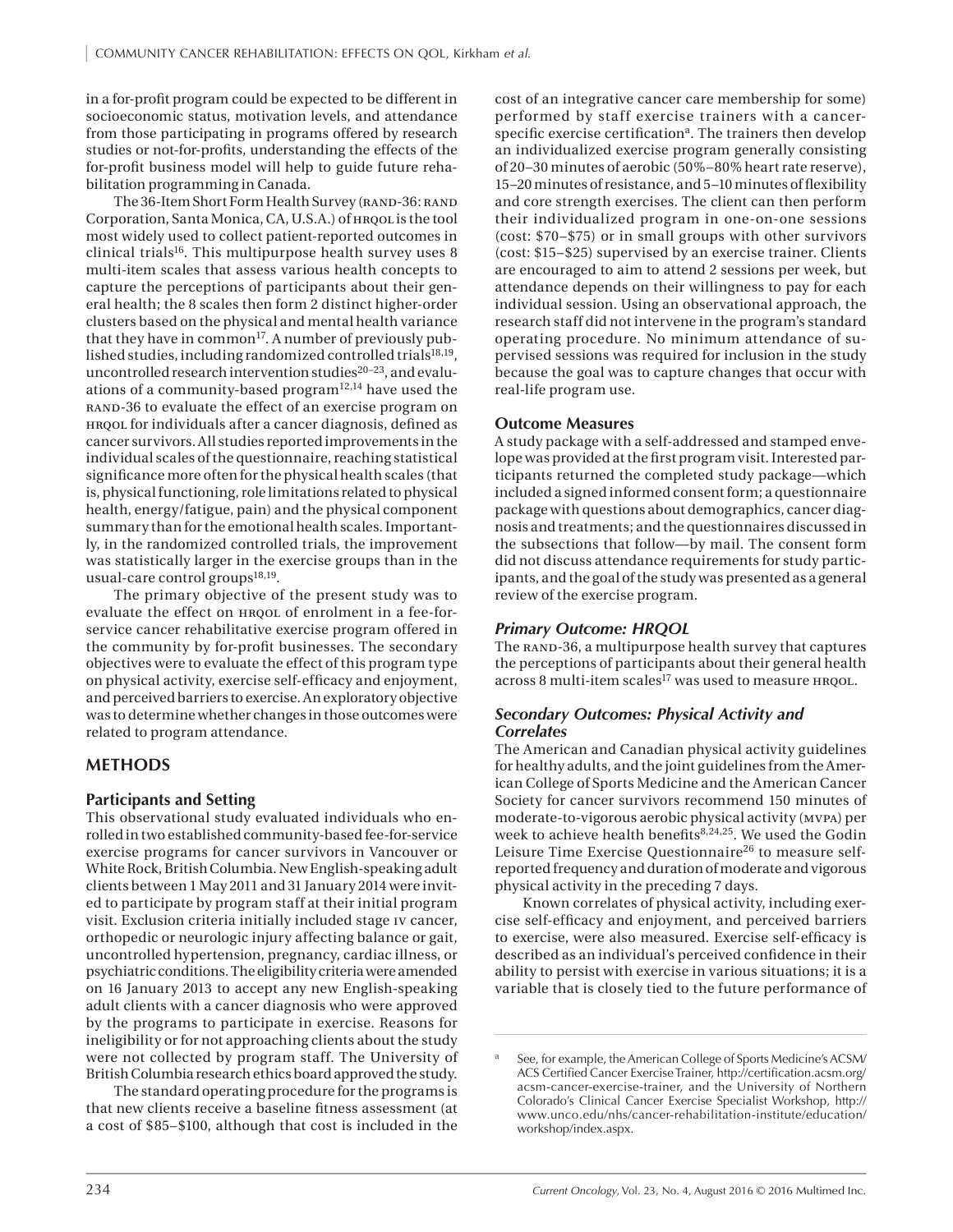exercise<sup>27</sup>. The exercise self-efficacy questionnaire contained 5 items (answered on an 11-point Likert scale) about the responder's confidence in his or her ability to persist with exercise in various situations<sup>27</sup>. Exercise enjoyment was measured by a single question that asked participants to rate (on a 5-point Likert scale) their enjoyment of engaging in regular exercise $28$ . The exercise barriers questionnaire asked participants to rank (on a 5-point Likert scale) how often 21 different barriers interfered with exercise in the preceding month<sup>28</sup>.

#### *Exploratory Outcome: Program Attendance*

The total number of supervised sessions attended by each participant was collected from the program staff.

#### *Follow-Up*

At 12–16 weeks after enrolment, participants were mailed another questionnaire package and stamped envelope. That timeframe coincided with a planned physical fitness reassessment conducted by the exercise trainers<sup>29</sup>. A study investigator not affiliated with the exercise programs also contacted participants by telephone to encourage completion.

#### **Scoring and Analyses**

The RAND-36 questionnaires were scored as specified by the rand Corporation to calculate the 8 scales; the physical and mental component summaries were calculated using factor score coefficients multiplied by each scale<sup>30-32</sup>. Scales were not calculated if 50% or more of the individual response items had not been answered. The number of barriers was calculated as a count of barriers occurring "often" or "very often" for each participant. The prevalence of each individual barrier occurring "often" or "very often" at both time points was calculated as a percentage of all participants answering that question. Exercise self-efficacy was calculated as the sum of the answers to the 5 questions. Weekly minutes of vigorous or moderate exercise were calculated for each individual as their reported vigorous-to-moderate exercise frequency multiplied by their reported vigorousto-moderate exercise time. Those two variables were added together to calculate total weekly minutes of mvpa. The individual mvpa was then used to categorize individuals as meeting or exceeding current public health exercise guidelines ( $MvPA \ge 150$  minutes), sedentary ( $MvPA = 0$ ), or achieving insufficient exercise ( $MvPA = 1-149$  minutes)<sup>33</sup>.

Descriptive statistics and frequencies (using the total available responses as the denominator) were used to describe the demographic, cancer diagnosis and treatment, and exercise characteristics of all participants at baseline. Paired t-tests were used to assess the change between baseline and follow-up for all continuous variables, except for physical activity, for which Wilcoxon signed rank tests were used, because those data were skewed by a high number of zeros. The McNemar test was used to assess change in frequency distribution between baseline and follow-up. Yates correction was applied for categorical variables having  $n \leq 5$  data points per cell. To assess the effect of attendance on the size of the change, the median number of total sessions attended was used to split the group into "low attenders" and "high attenders."

Mann–Whitney U-tests were used to test whether there were differences in the size of the change between those groups. The Python statistics software application (version 2.7.9: Python Software Foundation, Wilmington, DE, U.S.A.) was used for statistical analyses, with statistical significance set at an alpha of 0.05 without adjustment for multiple comparisons. The G\*Power software application (version 3.0.10: Heinrich-Heine-Universität, Düsseldorf, Germany) was used for sample size calculation.

## **RESULTS**

During the time of open enrolment, new clients with a cancer diagnosis totalled 281. Of those 281 clients, 82 (29%) both were eligible for the study and were provided with the study package by program staff; 50 (18%) agreed to participate. Later, 2 participants requested to withdraw, and their data are not included. A sample size of 50 with a 25% dropout rate provided a power of 0.90 to detect a mean difference of  $4$  in RAND-36 physical functioning (minimal important difference estimated to be  $3-5^{34}$ ) and a standard deviation of 8.

Table i describes the baseline demographic, cancer, and exercise characteristics of the 48 remaining participants. Median age in the group was 58 years (range: 20–78 years), and median time since diagnosis was 10.5 months (range: 1–174 months). Most participants were female, white, college-educated; annual income was \$60,000 or more. Most had an early breast cancer diagnosis and had completed chemotherapy and radiation therapy. Approximately one quarter of the participants enrolled in the program during active treatment. Equal proportions of participants were categorized as sedentary, performing insufficient exercise, and meeting or exceeding exercise guidelines in the week before they completed the baseline questionnaires. Fatigue and pain or discomfort were both common barriers to exercise in the preceding month (44% and 31% respectively). Overall, nausea was a barrier for only 7% of participants; however, of those who were currently receiving chemotherapy (and answered the question), nausea was a barrier for 44% (data not shown). Overall, the demographics of the study population were fairly narrow.

Of the 48 participants, 36 (75%) completed the followup questionnaire package at a mean of  $17 \pm 4$  weeks after the baseline questionnaire package. There was no difference in demographics between those who did and did not complete the follow-up package. Significant improvements were observed in the RAND-36 scales of role limitations related to physical health ( $p = 0.006$ ) and energy/fatigue  $(p = 0.042)$ , and in the physical component summary  $(p = 0.020)$ ; the physical functioning and pain scales approached significance ( $p = 0.098$ ,  $p = 0.055$  respectively; Table II). As demonstrated in Figure 1, the mean changes observed in the current study exceeded the minimal important difference in all of the physical health scales, the physical component summary, and the role limitations related to emotional health scale34. Overall, enrolment in the exercise program was associated with meaningful improvements in the physical health scales of the RAND-36 measure of  $HROOL$ , but not in the emotional health scales.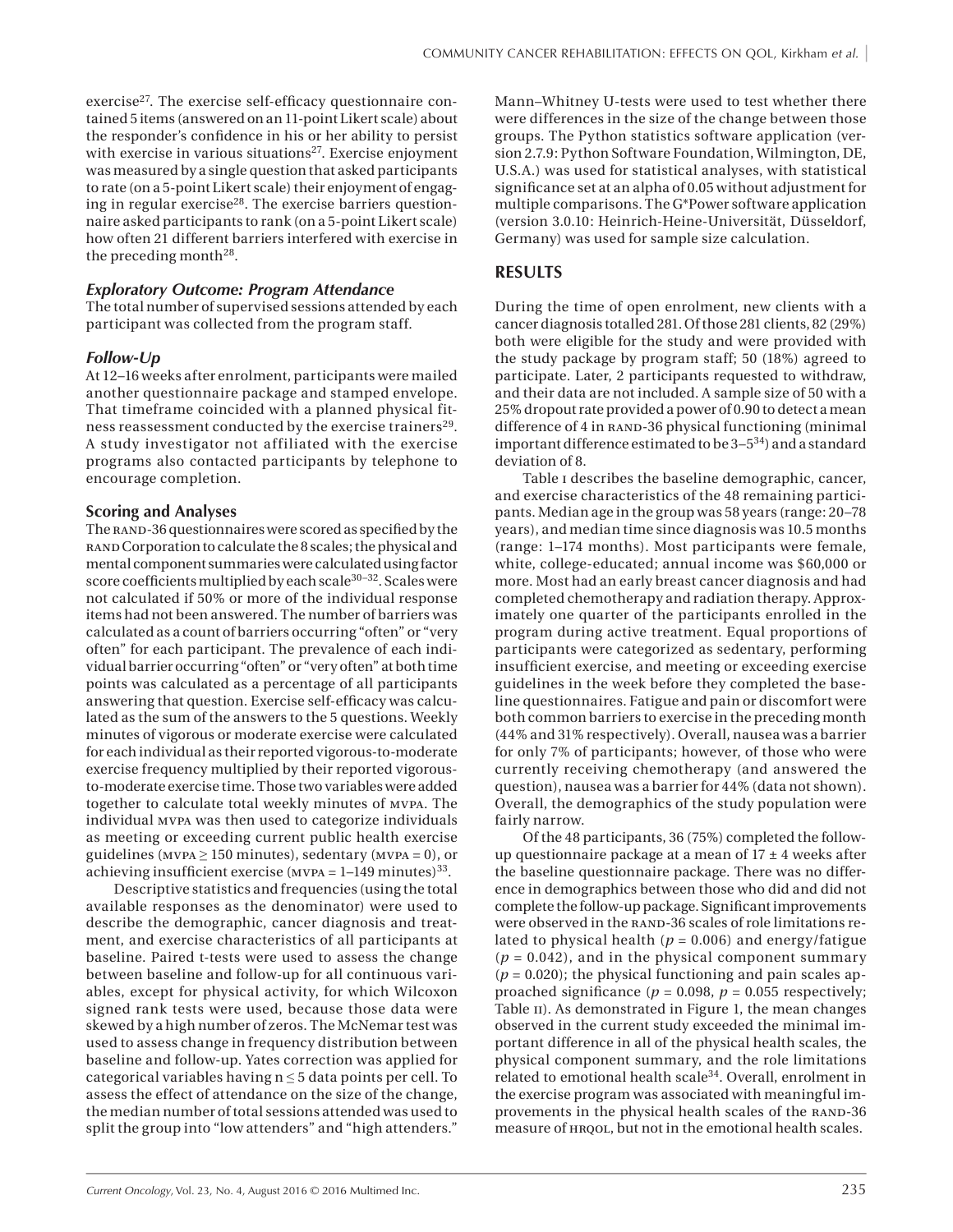Mean weekly minutes of MVPA increased to  $138 \pm 155$ from 101  $\pm$  125 ( $p$  = 0.186), explained predominantly by a

**TABLE I** Baseline demographics, cancer diagnosis and treatment, and exercise characteristics of the study cohort

| Variable                                    | Value     |
|---------------------------------------------|-----------|
| Patients (n)                                | 48        |
| Age (years)                                 |           |
| Median                                      | 58        |
| Range                                       | $20 - 78$ |
| Female sex $[n (%)]$                        | 39 (81)   |
| White race $[n (%)]$                        | 42 (88)   |
| Marital status <sup>a</sup> [n $(\%)$ ]     |           |
| Married or living with partner              | 31 (66)   |
| Divorced, separated, or widowed             | 10(21)    |
| Never married                               | 6(13)     |
| College or higher education $[n (%)]$       | 30(63)    |
| Income $\geq$ \$60,000 <sup>a</sup> [n (%)] | 37 (79)   |
| Time since diagnosis (months)               |           |
| Median                                      | 10.5      |
| Range                                       | $1 - 174$ |
| Cancer type [n (%)]                         |           |
| <b>Breast</b>                               | 28 (58)   |
| Gynecologic                                 | 5(10)     |
| Head and neck                               | 3(6)      |
| Hematologic                                 | 3(6)      |
| Other                                       | 9(19)     |
| Stage $[n (%)]$                             |           |
| $\overline{0}$                              | 1(2)      |
| I                                           | 7(15)     |
| Ш                                           | 13(27)    |
| Ш                                           | 12(25)    |
| IV                                          | 3(6)      |
| Undetermined or don't know                  | 12(25)    |
| Underwent surgery $[n (%)]$                 | 41 (85)   |
| Chemotherapy $[n (%)]$                      |           |
| None                                        | 15(31)    |
| Planned or current                          | 12(25)    |
| Completed                                   | 21 (44)   |
| Radiation $[n (%)]$                         |           |
| None                                        | 19(40)    |
| Planned or current                          | 10(21)    |
| Completed                                   | 19(40)    |
| MVPA (minutes/week)                         |           |
| Median                                      | 58        |
| Range                                       | $0 - 450$ |
| Exercise characteristics $[n (%)]$          |           |
| Sedentary                                   | 17(35)    |
| Insufficient exercise                       | 15(31)    |
| Meeting exercise guidelines                 | 16(33)    |

One missing response.

MVPA = moderate-to-vigorous physical activity.

significant increase in vigorous minutes (to  $39 \pm 73$  from  $13 \pm 30$ ,  $p = 0.021$ ). Moderate weekly minutes and the proportion of exercise meeting public health guidelines (≥150 mvpa minutes weekly) did not change (*p* = 0.831 and  $p = 1.000$  respectively).

The total number of perceived exercise barriers declined to  $2.6 \pm 3.7$  from  $4.1 \pm 3.6$  ( $p = 0.035$ ). The prevalence of fatigue and nausea as barriers to exercise declined to 27% from 55% and to 0% from 9% (*p* = 0.003 and *p* < 0.001 respectively). The only other barriers to exercise that declined were "not in routine" (to 9% from 32%, *p* = 0.027) and "lack of exercise professional" (to  $0\%$  from  $16\%, p < 0.001$ ). Responses to the barriers questionnaire from 3 participants were missing.

Self-efficacy and exercise enjoyment did not change  $(p = 0.549$  and  $p = 0.629$  respectively), and 1 participant's response was missing for each question. So, despite a lack of improved confidence in their ability to exercise or increased enjoyment in exercise, participants who enrolled in the supervised exercise program experienced a reduction in the total number of barriers to performing exercise, including some specific cancer-related and non-cancerrelated barriers.

The number of supervised program visits attended was available for 29 participants. Data from the other 7 participants were excluded because of incomplete attendance records. On average, the participants for whom records were available attended  $14.7 \pm 13.5$  supervised sessions (range: 0–50 sessions) or  $0.9 \pm 0.7$  sessions per week (range: 0–2.4 sessions). Compared with low attenders, high attenders (that is, those who attended the median of 11 or more sessions) experienced significantly greater changes in general health (3.1 vs. –4.1, *p* = 0.007) and self-efficacy (7.0 vs. –3.6, *p* = 0.002), and a trend toward a significant change in total barriers  $(-3.4 \text{ vs. } -0.6, p = 0.058)$ . No differences between the attendance groups were observed in the other RAND-36 scales, in self-reported physical activity, or in exercise enjoyment (data not shown).

#### **DISCUSSION**

The objective of the present study was to evaluate the effect of enrolment in a fee-for-service cancer-specific rehabilitative exercise program offered by for-profit businesses in the community on  $HQOL$ , physical activity habits, and their correlates. We also explored whether the number of sessions attended influenced the changes. In the 75% of participants who returned a follow-up questionnaire package, statistically significant and meaningful mean improvements in several scales of the RAND-36 questionnaire, in self-reported weekly vigorous-intensity exercise, and in the total number of perceived barriers to exercise were noted approximately 17 weeks after enrolment in the program, regardless of attendance. Participants with low attendance experienced a decrease in general health and self-efficacy, and no reduction in barriers to exercise. Therefore, it seems that the act of enrolling in the fee-forservice program, including attending and paying for the initial fitness assessment, was associated with numerous benefits regardless of attendance level, and yet participants with higher attendance experienced more benefits,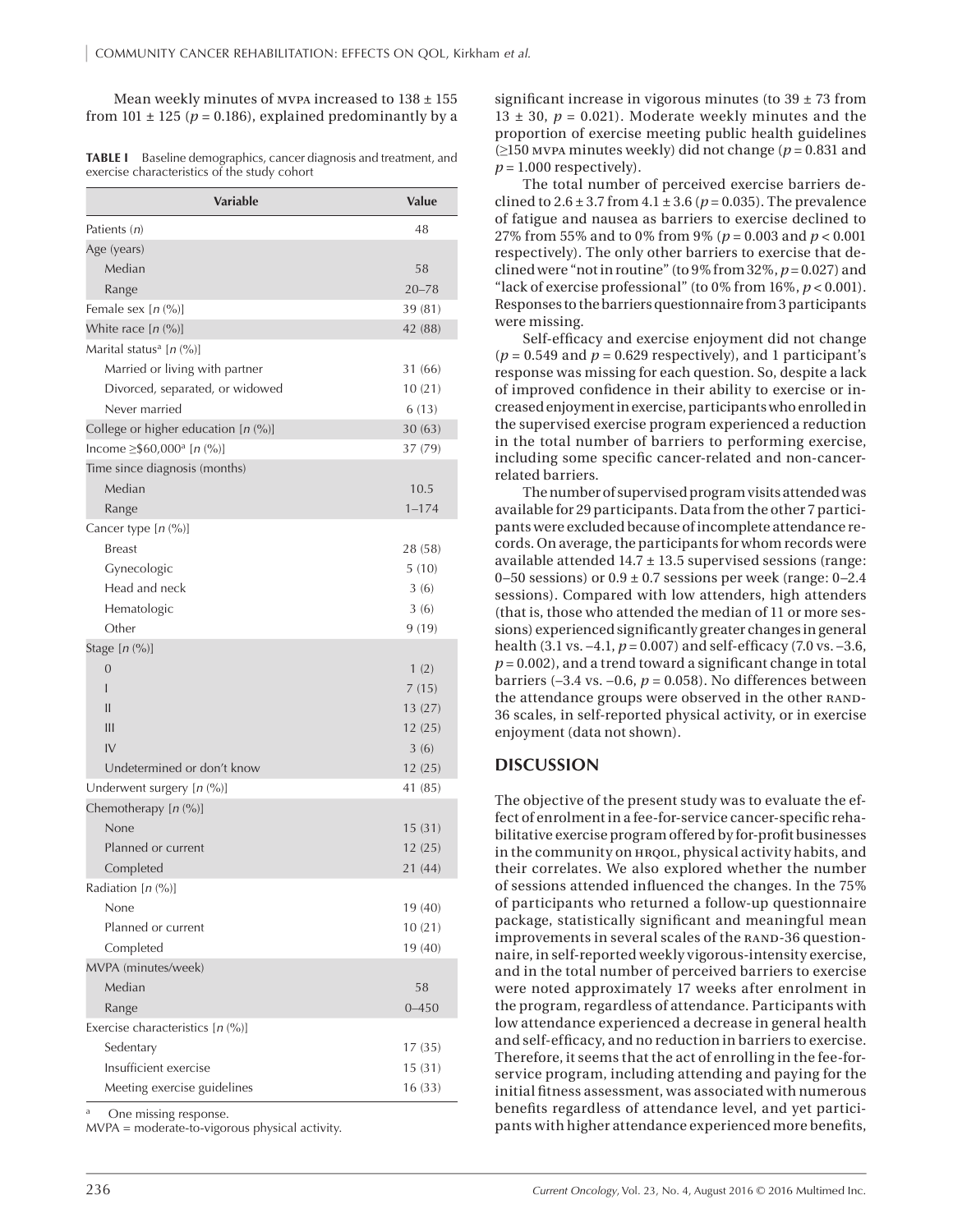| <b>Scoring</b><br>Scale or summary |                 |                 | <i>p</i> Value <sup>b</sup> | Responses (n) |    |
|------------------------------------|-----------------|-----------------|-----------------------------|---------------|----|
|                                    | <b>Baseline</b> | Follow-up       | <b>Difference</b>           |               |    |
| Physical functioning               | $43.9 \pm 9.1$  | $47.2 \pm 10.8$ | 3.2                         | 0.098         | 36 |
| Role physical                      | $26.1 \pm 14.5$ | $33.2 \pm 16.2$ | 7.1                         | 0.006         | 33 |
| Bodily pain                        | $46.3 \pm 10.2$ | $50.5 \pm 10.5$ | 4.2                         | 0.055         | 34 |
| General health                     | $47.7 \pm 8.4$  | $46.4 \pm 9.5$  | $-1.4$                      | 0.283         | 36 |
| Energy/fatigue                     | $41.2 \pm 11.8$ | $45.4 \pm 11.6$ | 4.2                         | 0.042         | 36 |
| Social functioning                 | $43.4 \pm 10.5$ | $45.9 \pm 10.2$ | 2.6                         | 0.164         | 34 |
| Role emotional                     | $30.9 \pm 21.3$ | $35.6 + 20.0$   | 4.7                         | 0.216         | 33 |
| Emotional well-being               | $46.4 \pm 9.6$  | $47.4 \pm 10.4$ | 1.0                         | 0.616         | 36 |
| Physical summary                   | $41.3 \pm 9.5$  | $45.7 \pm 9.8$  | 4.4                         | 0.020         | 34 |
| Mental summary                     | $40.4 \pm 15.1$ | $42.7 \pm 14.6$ | 2.2                         | 0.409         | 34 |

**TABLE II** Changes in health-related quality of life<sup>a</sup> for 36 participants who completed the follow-up questionnaire

 $A^a$  Mean  $\pm$  standard deviation.

Significant values shown in boldface type.



**FIGURE 1** Change in health-related quality of life compared with the minimal important difference for individuals who enrolled in a fee-for-service cancer-specific community-based rehabilitation program34.

including improvement in general health and self-efficacy, and a reduction in barriers to exercise.

Eight other studies were identified that measured the effect of exercise on HRQOL via the RAND-36 in cancer populations and that reported mean baseline and either follow-up or unadjusted mean change for 0–100 scores for the scales. The percentage change at follow-up in each scale of the RAND-36 was calculated for the present study and for those eight studies (Figure 2). In the research-based experimental studies after cancer treatment completion, Korstjens *et al.*19 reported, for several scales, a noticeably larger improvement relative to those observed in the present study and the others. The intervention in the Korstjens study consisted of 12 weeks of twice-weekly 2-hour sessions involving aerobic, resistance, and sports training of unknown intensity, plus an education component related to exercise training, use of training logs, and goal setting. Van Weert *et al.*22 implemented a similar 15-week intervention, except that only 1 weekly hour-long session of sports and 1 weekly 1.5-hour session of moderate-to-vigorous intensity aerobic and resistance exercise were used. Together, those two studies showed the greatest improvement in most hrqol scales, perhaps because of the addition of sports training (for example, badminton, soccer) and education

components. Notably, a shorter 6-week intervention, with a higher weekly volume of exercise, resulted in less than half the improvement on the physical scales, despite including components similar to those in the Korstjens and van Weert studies<sup>23</sup>.

Adamsen *et al.*18,20,21 implemented a 6-week intervention during chemotherapy treatment with higher frequency (thrice weekly) and intensity (moderate- to high-intensity), and different additional program components including relaxation, massage, and body awareness training. The magnitude of the change in HRQOL was similar to that in the present study, despite a much higher frequency and intensity of supervised exercise sessions than were attended by our study participants. However, only about one quarter of the participants in the present study were actively receiving treatment, and follow-up was much longer. Those factors are likely to affect the magnitude of the changes in HROOL observed.

Noble *et al.*14 reported changes after a communitybased exercise program offered in partnership with a Canadian university. However, that program differed significantly from the programs in the present study: it was a structured 12-week program with 2 scheduled sessions weekly, and it appeared to be offered free of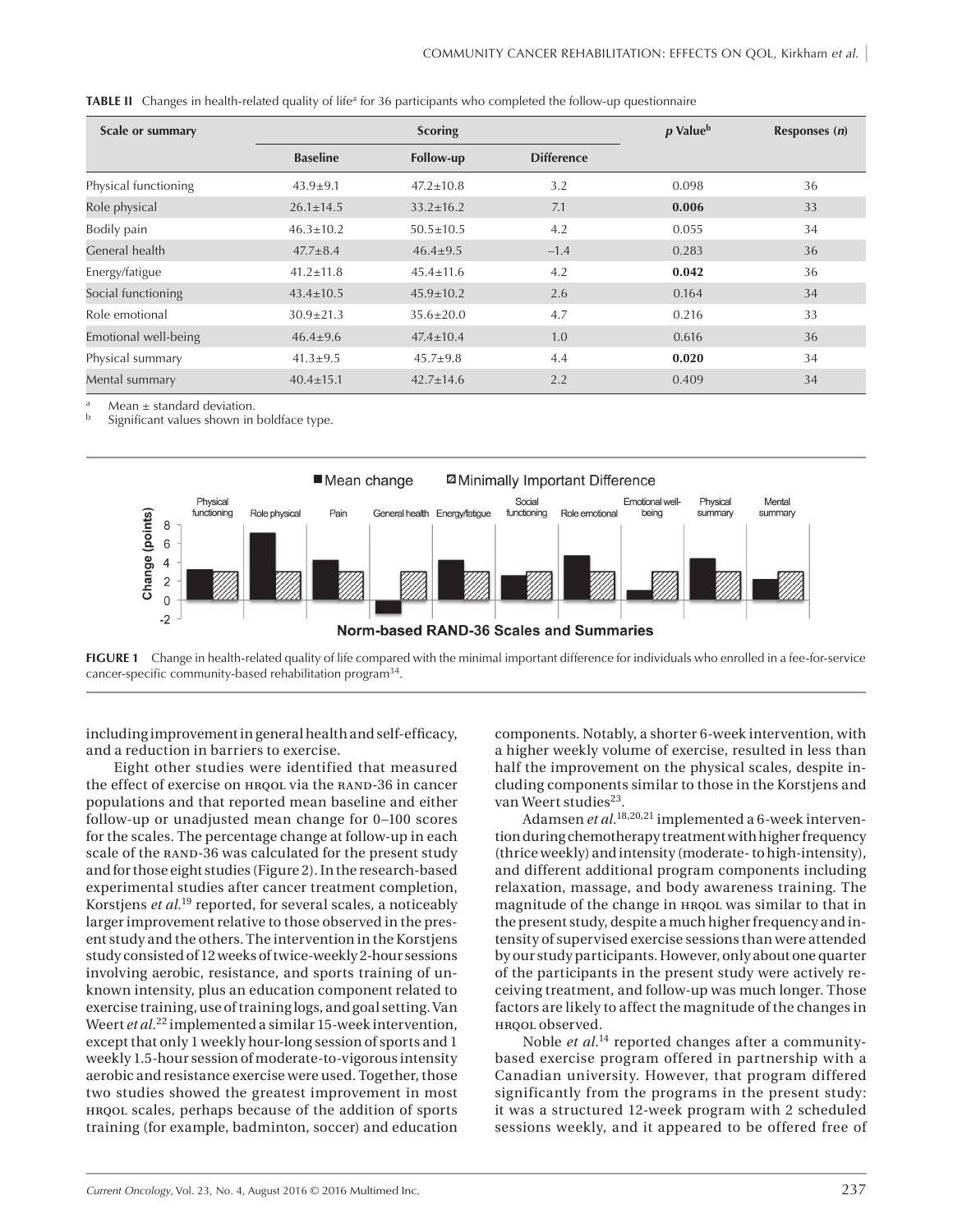

**FIGURE 2** Comparison of percentage change from baseline to follow-up in health-related quality of life (0–100 on the 36-Item Short Form Health Survey scales) in the current study and in research-based supervised exercise intervention studies<sup>18–23</sup>, a community-based exercise program<sup>14</sup>, and a research-based study in a community setting12.

charge. Despite differences in cost, structure, and (likely) attendance because of removal of the cost barrier, similar improvements in physical functioning, pain, and energy/ fatigue were noted relative to the present study. Another similar 12-week twice-weekly community-based program offered in partnership with a not-for-profit organization to cancer survivors after treatment resulted in improvements similar to those observed in the present study<sup>15</sup> (data omitted from Figure 2 because of the norm-based reporting used in that study). That program involved 1 hour of predominantly resistance exercise, followed by 30 minutes of education. Interestingly, type of exercise could be a key consideration, because a 16-week research-based study implemented in a community gym, consisting of thrice-weekly aerobic exercise<sup>12</sup> resulted in much smaller improvements in physical functioning or role limitations related to physical health than did studies also involving resistance exercise (Figure 2).

The programs evaluated in the present study involved only an exercise component, and potentially for that reason, changes on the emotional and social scales were smaller than those observed in studies with interventions that also implemented a weekly psychosocial or education component<sup>19,22</sup>. The small mean decrease  $(-5\%)$  in general health in the present study differs from results observed in the other studies identified in the literature, which all reported a small improvement. However, high attenders in the present study experienced a mean improvement of 3.1 points, while the low attenders group experienced a mean decrease of 4.1 points. Whether the decrease in general health resulted in lower attendance, or whether low attendance resulted in decreased general health is unknown.

Higher exercise self-efficacy and lower exercise barriers at the end of an intervention study have been reported to predict maintenance of physical activity in the subsequent 6 months<sup>35</sup>. In the present study, a mean decrease in exercise barriers was observed, and the high attenders experienced a significant mean improvement in self-efficacy. Those results suggest that the high attenders are likely to maintain their improved physical activity habits over time.

The prevalence of fatigue as a perceived barrier to exercise significantly declined at follow-up. Fatigue can persist for years after treatment<sup>36</sup>, but can be improved by exercise training<sup>3</sup>. Our finding could either indicate reduced levels of fatigue at follow-up or the possibility that some participants learned to overcome the perception of fatigue as a barrier to exercise.

The demographics of individuals who enrolled in the current study were fairly narrow and not representative of the general population. Not surprisingly, most (79%) reported a household income at or above the median<sup>37</sup>. Study participants were disproportionately female (81%) and white (88%) in a geographic area in which 50% of the population is of Asian descent<sup>38</sup>. Furthermore, 58% had a breast cancer diagnosis—a diagnosis that represents only 26% of new cancer cases in Canadian women<sup>39</sup>. Finally, 13% were 70 years of age or older, an age group that represents 43% of all new cancer cases<sup>39</sup>. The ratios of women, white race, breast cancer diagnosis, and age in the present study were not unlike those for previously published free-ofcharge community-based cancer rehabilitation programs in Canada and the United States<sup>14,15</sup>. Those findings indicate the need for community-based programs to broaden their reach to attract participants who are male, non-white in ethnicity, diagnosed with cancer types other than breast, and coming from older age groups. Further research is required to determine whether similar changes occur in those underrepresented demographics.

The present study provides a unique real-world perspective on the effects on  $H RQOL$  and physical activity level of a fee-for-service community-based cancer rehabilitation program. However, it has some limitations. First, with an 18% recruitment rate, the representativeness of the study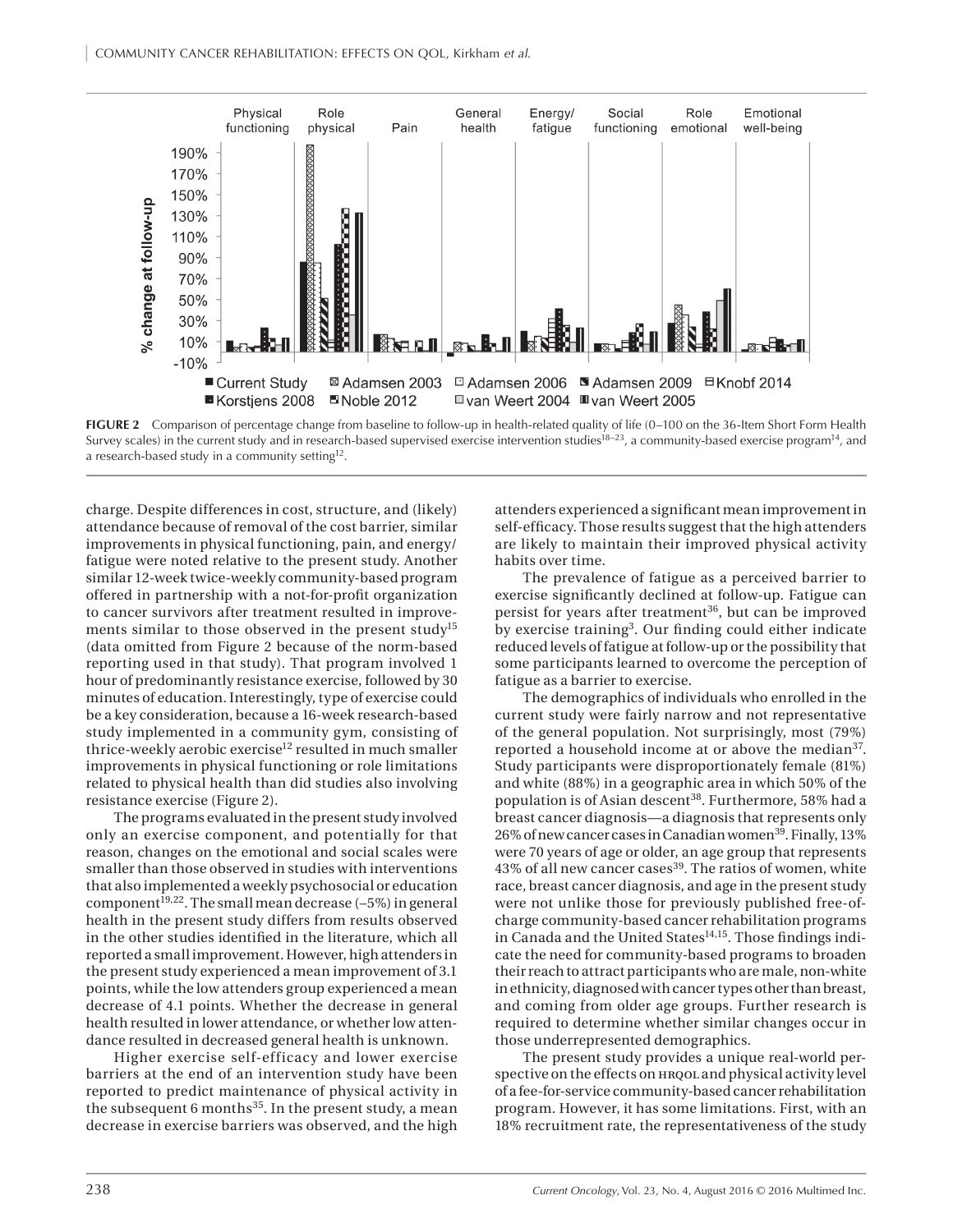sample relative to the entire population attending the programs is unknown. Second, it is possible that participants who had a less-positive experience with the program or who did not participate as much were less likely to return their follow-up questionnaire, which would bias the results in a positive direction. Third, our measure of physical activity was self-reported, which tends to be an overestimate relative to objectively measured physical activity<sup>40</sup>. Last, because of our small sample size for attendance data, we were limited in the statistical power to detect the moderating effect of attendance on the outcome measures.

## **CONCLUSIONS**

Enrolment in a fee-for-service cancer-specific program is associated with clinically significant improvements in hrqol, increased self-reported exercise, and decreased perceived barriers to exercise, including fatigue. Specifically, improvements in the physical functioning, role limitations related to physical health, pain, and energy/ fatigue scales of the RAND-36 questionnaire exceeded minimally important differences and were similar in magnitude to improvements reported in research-based experimental studies of structured and rigorously applied exercise interventions. Exercise self-efficacy improved only in participants who attended more than 11 sessions. Although an increase in vigorous-intensity exercise was observed, weekly self-reported mvpa did not significantly increase, nor did the proportion of exercise meeting the public health guidelines of 150 minutes or more per week. Those observational results are promising initial findings of the potential of fee-for-service cancer exercise rehabilitative programs in a real-world setting to positively affect hrqol in cancer survivors.

#### **ACKNOWLEDGMENTS**

The authors thank Dr. Laura Q. Rogers for sharing her perceived exercise barriers questionnaire for use in this study. This project was supported by start-up funds from Dr. Campbell (Canadian Breast Cancer Foundation BC/Yukon and Canadian Cancer Society BC/Yukon). AAK and SENS were supported by Canada Graduate Scholarship Doctoral Awards from the Canadian Institutes of Health Research.

An abstract using the data in this report was published: Kirkham AA, Morgan J, Hodson S, McRae T, Campbell KL. Urban cancer-specific community exercise programs: who enrolls and what changes occur? *Med Sci Sports Exerc* 2014;46(suppl):366. Physical fitness data from some of the participants included in the present study were previously published: Kirkham AA, Neil-Sztramko SE, Morgan J, *et al.* Health-related physical fitness assessment in a community-based cancer rehabilitation setting. *Support Care Cancer* 2015;23:2525–33.

#### **CONFLICT OF INTEREST DISCLOSURES**

We have read and understood *Current Oncology*'s policy on disclosing conflicts of interest, and we declare the following interests: JM and SH are the owners of the two centres in this study. They were involved in study design and data collection and reviewed the manuscript, but were not involved in data analysis, interpretation, or reporting of results. SW and TM are employees of the two centres and were involved in the same aspects of the project. The other authors have no conflicts to declare.

#### **AUTHOR AFFILIATIONS**

\*Rehabilitation Sciences, University of British Columbia, †School of Population and Public Health, University of British Columbia, and ‡Back on Track Fitness, Vancouver, BC; §Live Well Exercise Clinic, White Rock, BC; ||Physical Therapy, University of British Columbia, Vancouver, BC.

#### **REFERENCES**

- 1. Basaria S, Lieb J 2nd, Tang AM, *et al*. Long-term effects of androgen deprivation therapy in prostate cancer patients. *Clin Endocrinol (Oxf)* 2002;56:779–86.
- 2. Brintzenhofe-Szoc KM, Levin TT, Li Y, Kissane DW, Zabora JR. Mixed anxiety/depression symptoms in a large cancer cohort: prevalence by cancer type. *Psychosomatics*  2009;50:383–91.
- 3. Campos MP, Hassan BJ, Riechelmann R, Del Giglio A. Cancerrelated fatigue: a review. *Rev Assoc Med Bras* 2011;57:211–19.
- 4. Goudas LC, Bloch R, Gialeli-Goudas M, Lau J, Carr DB. The epidemiology of cancer pain. *Cancer Invest* 2005;23:182–90.
- 5. Greimel E, Thiel I, Peintinger F, Cegnar I, Pongratz E. Prospective assessment of quality of life of female cancer patients. *Gynecol Oncol* 2002;85:140–7.
- 6. Mishra SI, Scherer RW, Snyder C, Geigle P, Gotay C. Are exercise programs effective for improving health-related quality of life among cancer survivors? A systematic review and meta-analysis. *Oncol Nurs Forum* 2014;41:E326–42.
- 7. Bottomley A. The cancer patient and quality of life. *Oncologist* 2002;7:120–5.
- 8. Schmitz KH, Courneya K, Matthews C, *et al*. on behalf of the American College of Sports Medicine. American College of Sports Medicine roundtable on exercise guidelines for cancer survivors. *Med Sci Sports Exerc* 2010;42:1409–26. [Erratum in: *Med Sci Sports Exerc* 2011;43:195]
- 9. Cheifetz O, Park Dorsay J, Hladysh G, MacDermid J, Serediuk F, Woodhouse LJ. CanWell: meeting the psychosocial and exercise needs of cancer survivors by translating evidence into practice. *Psychooncology* 2013;23:204–15.
- 10. Foley MP, Barnes VA, Hasson SM. Effects of a communitybased multimodal exercise program on physical function and quality of life in cancer survivors: a pilot study. *Physiother Theory Pract* 2015;31:303–12.
- 11. Haas BK, Kimmel G, Hermanns M, Deal B. Community-based fitsteps for life exercise program for persons with cancer: 5-year evaluation. *J Oncol Pract* 2012;8:320–4.
- 12. Knobf MT, Thompson AS, Fennie K, Erdos D. The effect of a community-based exercise intervention on symptoms and quality of life. *Cancer Nurs* 2014;37:E43–50.
- 13. Leach HJ, Danyluk JM, Nishimura KC, Culos-Reed SN. Evaluation of a community-based exercise program for breast cancer patients undergoing treatment. *Cancer Nurs* 2015;38:417–25.
- 14. Noble M, Russell C, Kraemer L, Sharratt M. uw well-FIT: the impact of supervised exercise programs on physical capacity and quality of life in individuals receiving treatment for cancer. *Support Care Cancer* 2012;20:865–73.
- 15. Rajotte EJ, Yi JC, Baker KS, Gregerson L, Leiserowitz A, Syrjala KL. Community-based exercise program effectiveness and safety for cancer survivors. *J Cancer Surviv* 2012;6:219–28.
- 16. Scoggins JF, Patrick DL. The use of patient-reported outcomes instruments in registered clinical trials: evidence from ClinicalTrials.gov. *Contemp Clin Trials* 2009;30:289–92.
- 17. Ware JE Jr. SF-36 health survey update. *Spine (Phila Pa 1976)* 2000;25:3130–9.
- 18. Adamsen L, Quist M, Andersen C, *et al*. Effect of a multimodal high intensity exercise intervention in cancer patients undergoing chemotherapy: randomised controlled trial. *BMJ* 2009;339:b3410.